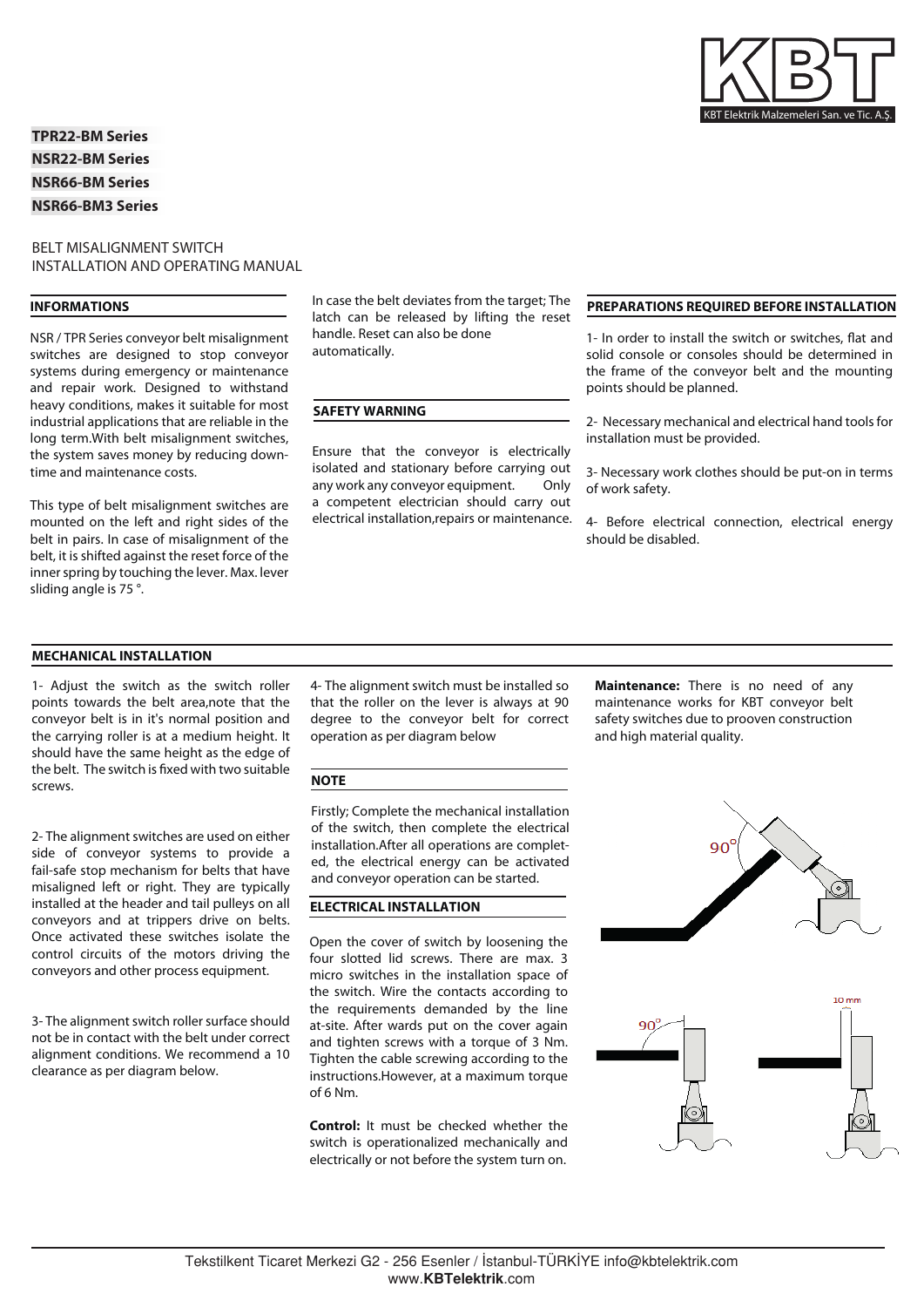

**TPR22-BM Series NSR22-BM Series NSR66-BM Series NSR66-BM3 Series**

# BELT MISALIGNMENT SWITCH INSTALLATION AND OPERATING MANUAL



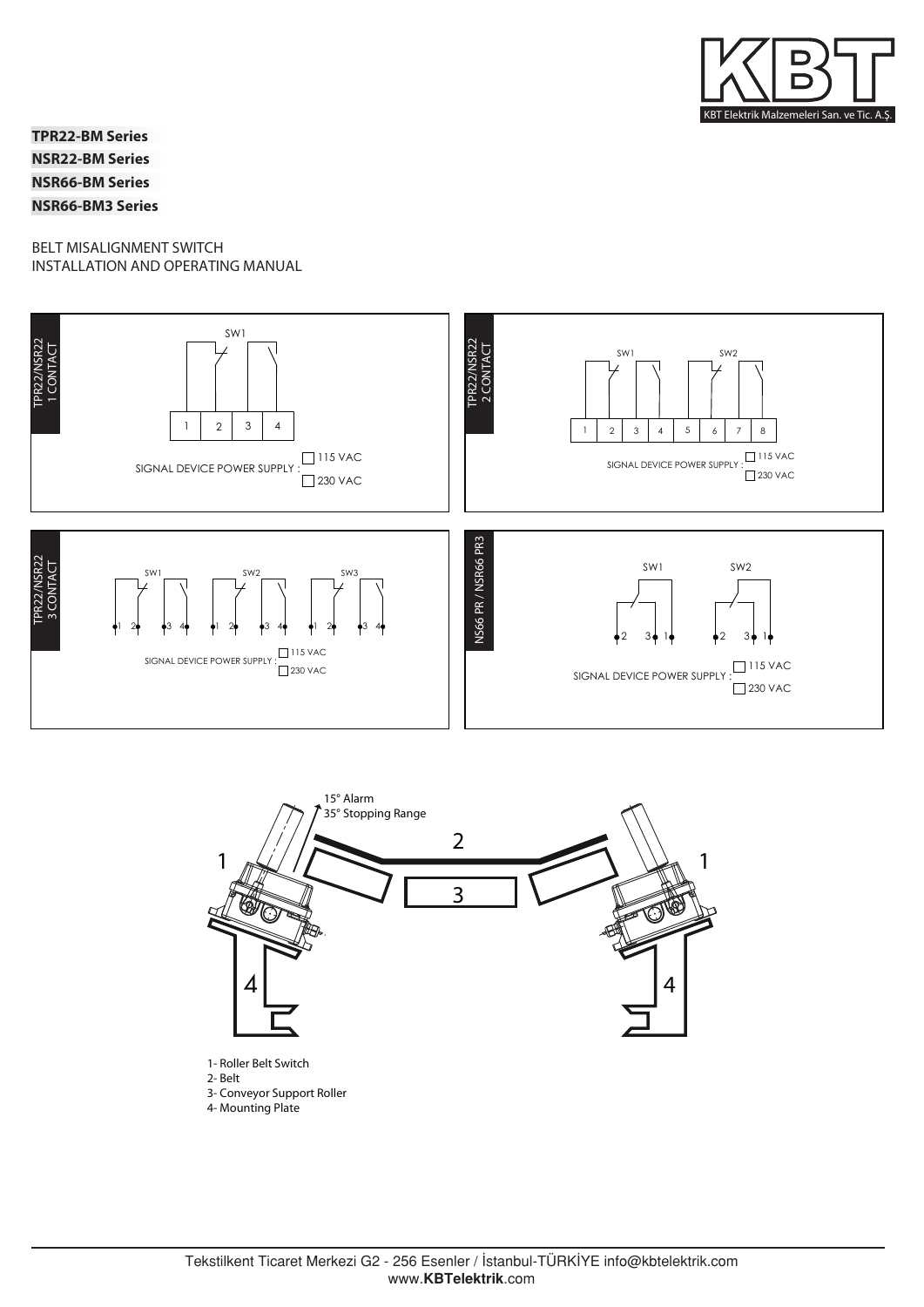

**TPR22-BM Series NSR22-BM Series NSR66-BM Series NSR66-BM3 Series**

# BELT MISALIGNMENT SWITCH INSTALLATION AND OPERATING MANUAL